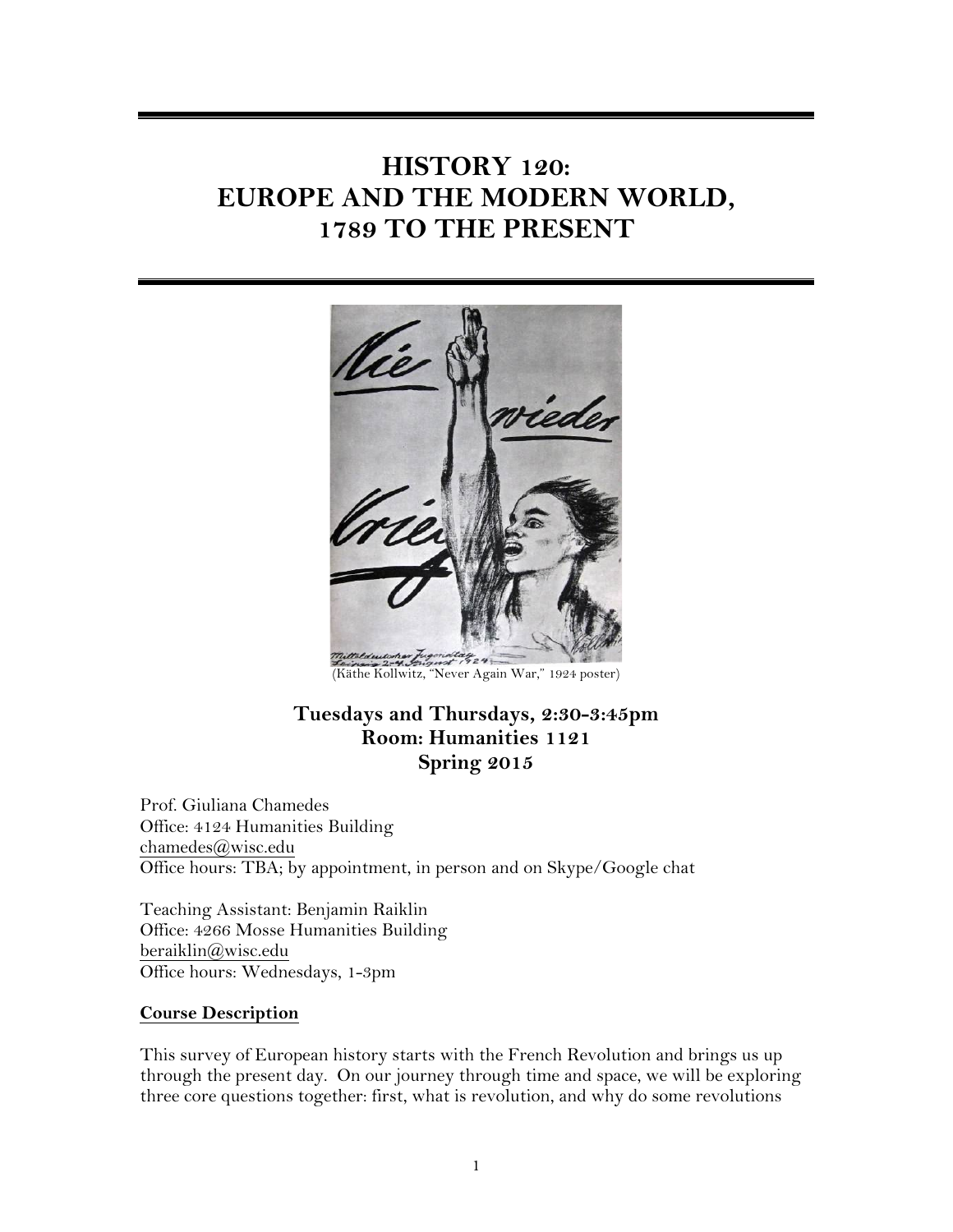succeed, while others fail? Second, what is terrorism, and how and why have empires, nation-states, political movements, and individuals embraced terrorism as a tactic at several historical junctures? Finally, what are human rights? Who has claimed the mantle of human rights historically? To what extent has the language and practice of human rights been used to combat injustice in Europe and beyond? Why does the history of human rights matter to us today? To get at these questions, we will analyze works of fiction, posters, films, and other sources. Key topics in the course include the history and legacy of European imperialism; the creation of the modern nation-state; and the causes and consequences of World War I, World War II, and the Cold War.

# **Course Objectives**

The skills that you will practice in this course are not confined to the discipline of history. Rather, they will be useful to you regardless of where your lives take you. In this course, you will sharpen your writing, public speaking, and critical thinking skills. How? First, you will refine your ability to read, analyze, and critically engage with both primary and secondary sources. Second, you will learn to craft sophisticated and interesting analytical arguments. Third, you will practice communicating complex ideas through speech, charitably evaluating opposing viewpoints, and working collaboratively with others.

# **Course Requirements**

This class bundles lectures and discussion. Therefore, its success depends on you. Please come to class having done the readings and ready to engage with one another. This class will help you improve your writing and public speaking skills through in-class activities, small informal writing exercises (on Desire2Learn), two student-generated exams, and a short three-page paper. Attendance in lecture and in section is *mandatory*. You are allowed one unexcused absence from lecture *or* one unexcused absence from section per semester. If you plan to be absent more than once, please contact the professor and the teaching assistant one week in advance.

Here is a breakdown of how your grade will be computed:

### **(1) Student participation and attendance (20%)**

- a. Attendance in lecture and in section is mandatory; please come with an open mind, with ideas to share, and with annotated readings handy (10%)
- b. Weekly posts at Desire2Learn, **due every Tuesday by midnight** (10%) Note that you are required to post every week in response to a question (go to our Desire2Learn, and then click on "Discussion"). You need to have completed the readings in order to be ready to post. Discussion posts are informal, but make sure that they speak to the question posed. Your post can be anywhere from one to three short paragraphs in length. In your Desire2Learn posts, you will sometimes be asked to develop questions for the student-generated exams. Please read the directions on the course website carefully every week so that you know what is expected of you. Your Desire2Learn posts will be graded every week (zero for no post, check minus for below-average work, check for average work, and check plus for outstanding work).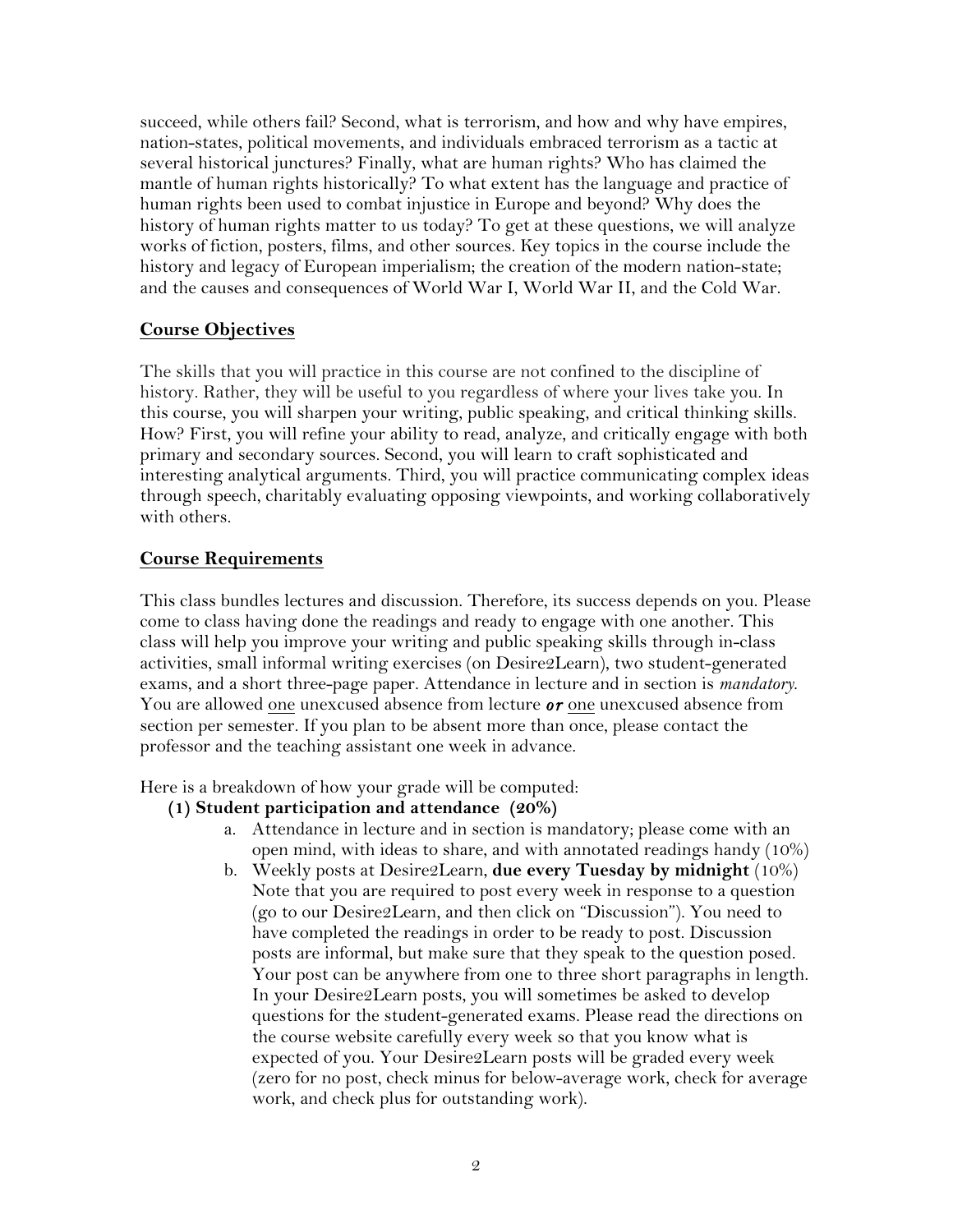- **(2) Student-generated midterm and final exams (each worth 25% of your grade)**
	- a. The student-generated midterm will take place in class on **Tuesday, March 1st**. The student-generated final will take place during finals week on **Friday, May 13th**, between 7:45-9:45am, location TBA. Both exams will consist of 25 student-generated multiple-choice questions, five image and text IDs, and one short essay question. The midterm only tests your knowledge of weeks 1-6 of the course. The final's multiple-choice questions and IDs are drawn exclusively from week 7-15 of the course. The final's short essay question will be comprehensive and thus encourage you to reflect on the course in its entirety.
- **(3) Three-page paper (30%)**
	- a. A draft of your three-page paper, double-spaced, 12-point font, putting forth an original historical argument about *any* primary source from the course (including those only shown or discussed in lecture) (10%) **(Due in class on Thursday, April 14th)**
	- b. Revised draft of your three-page paper (20%) **(Due on the last day of class, Thursday, May 5th)**

# *Please see below for a few extra-credit opportunities.*

**GRADING SCALE:**  $A = 93-100$ ;  $AB = 88-92$ ;  $B = 82-87$ ;  $BC = 77-81$ ;  $C = 72-76$ ;  $D = 67 - 71$ ;  $F = 66$  or below.

*Do you want some extra help with your writing?* We have a place for you! **The History**  Lab: New this semester, the History Lab is a resource center where experts (PhD) students) will assist you with your history papers. No matter your stage in the writing process—choosing a topic, conducting research, composing a thesis, outlining your argument, revising your drafts—the History Lab staff is here, along with your professors and teaching assistants, to help you sharpen your skills and become a more successful writer. Sign up for a one-on-one consultation online: http://go.wisc.edu/hlab

Another great place to for *free* help with your writing is the **Writing Center**. Please visit http://www.writing.wisc.edu for details.

**McBurney students**: welcome. Please see me right away so we can make arrangements for accommodation. I'll need a copy of your Visa.

#### **Course Materials**

The following two texts are available for purchase from the University bookstore or on reserve at the College Library. Please make sure to consult these particular editions:

- Karl Marx and Friedrich Engels, *The Communist Manifesto*, Penguin edition
- Adam Hochschild, *King Leopold's Ghost: A Story of Greed, Terror, and Heroism in Colonial Africa*, Houghton Mifflin

There is also **one** film that you need to watch for the course: Josef Von Sternberg, *The*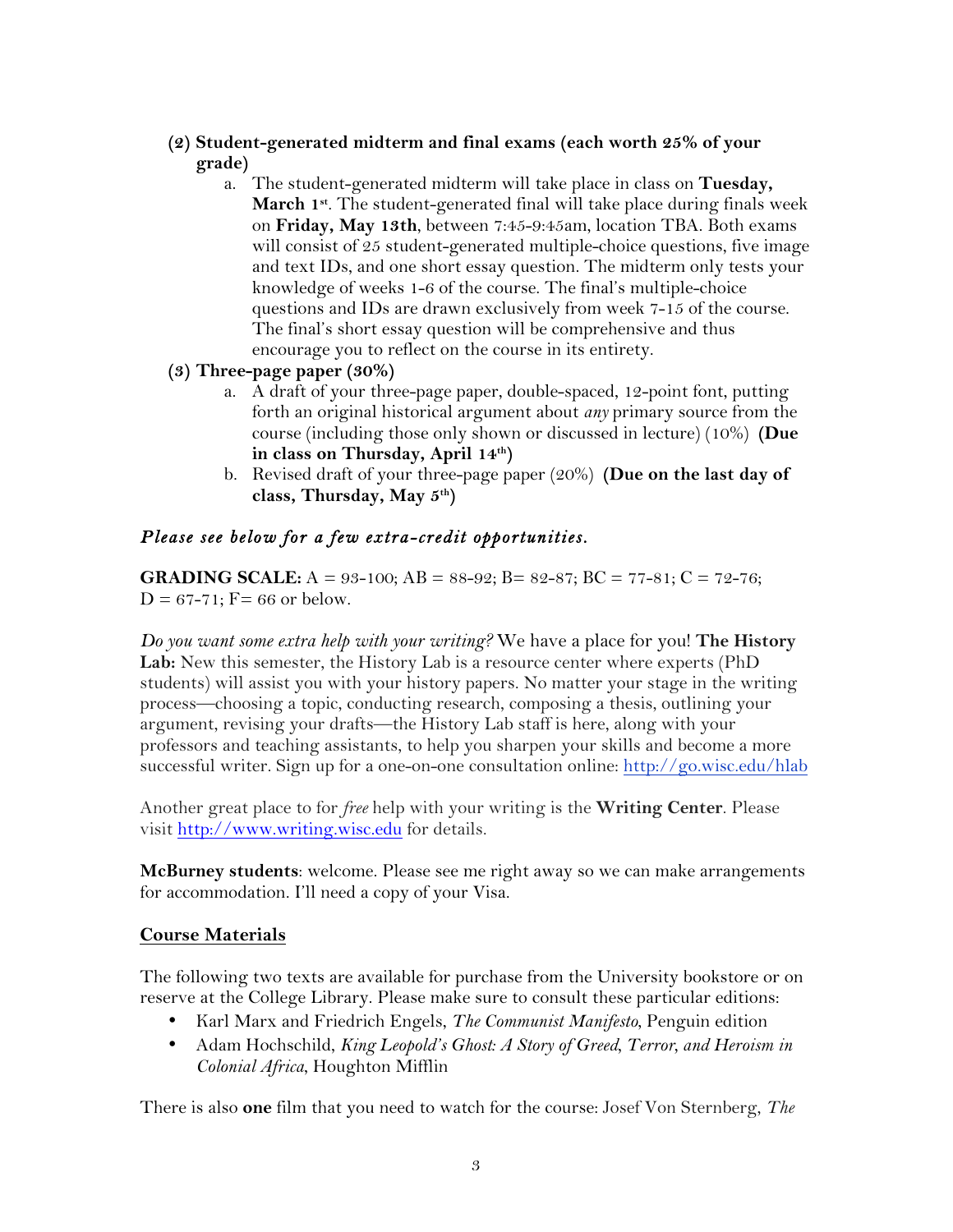*Blue Angel* (1930). It is on reserve for you at the College Library, in Helen C. White Hall.

All of the other course readings, unless otherwise indicated, will be posted on Desire2Learn in PDF form and available for purchase as a Coursepack at the Sewell Social Science Building, room 6120 (1180 Observatory Drive). It is your choice whether or not to buy the Coursepack. However, you are strongly recommended to do so.

To access the course readings on Desire2Learn, click on "Materials," and then on "Content." You are required to complete the readings for any given week by Wednesday evening of that week. *This is also true during the first week of classes.* So for instance, you must complete the "Readings for week 1" by the evening of Wednesday, January 20th.

### **Key Dates, At A Glance**

*Note: All assignments are due in class. If you are having trouble completing any assignments on time, please let the professor and the TA know with as much advance notice possible and come to class anyway. We'll miss you otherwise!* 

**TA feedback on Desire2Learn posts: Friday, February 12th-Friday, February 19th Midterm exam: To take place on Tuesday, March 1st (in class)** First draft of paper: Due on Thursday, April 14<sup>th</sup> (in class) **Final version of paper: Due on Thursday, May 5th (in class) Final exam: To take place on Friday, May 13th, 7:45-9:45am, location TBA**

#### **Extra Credit**

You will be able to get an extra three points on your *participation* grade (e.g., if it's a high B/86, that'll bump you up to 89/a low AB) if you write a one page, single-spaced, *analysis* of one of the following events, movies, or pieces of music. In your analysis, don't limit yourself to providing a summary of the plot/conversation/lyrics; give us your take on how the course has helped you frame the piece in a new way. Here are some options:

- Attend a talk on campus on a topic related to course themes. The prof & TA will be giving specific suggestions throughout the semester. If you come across anything, please let us know!
- Come to John Tedeschi's talk about his autobiographical work on Italian Jews under Fascism. The talk will be held at the University Club, 803 State Street, on Thursday, March 17<sup>th</sup> from 5 to 7pm. Refreshments will be served.
- Watch a relevant movie at UW-Madison's Cinemateque! Some options: Luchino Visconti's film *Rocco and His Brothers* (1960) will be screened on **Saturday, March 12th, at 7pm**, in 4070 Vilas Hall; *Corti e Rari* (1950s), very cool short Italian films will be screened on **Friday, March 18<sup>th</sup>, at 6pm**, in 4070 Vilas Hall; Franco Brusati's film *Pane e cioccolata* (1974) will be screened on **Friday, March 18th, at 7:30pm**, in 4070 Vilas Hall; Renato Castellani's film *Il Brigante* (1961) will be screened on Saturday, March 19th, at 2pm, in 4070 Vilas Hall.
- Reflect on any movie, TV show, or news article that touches directly on course themes.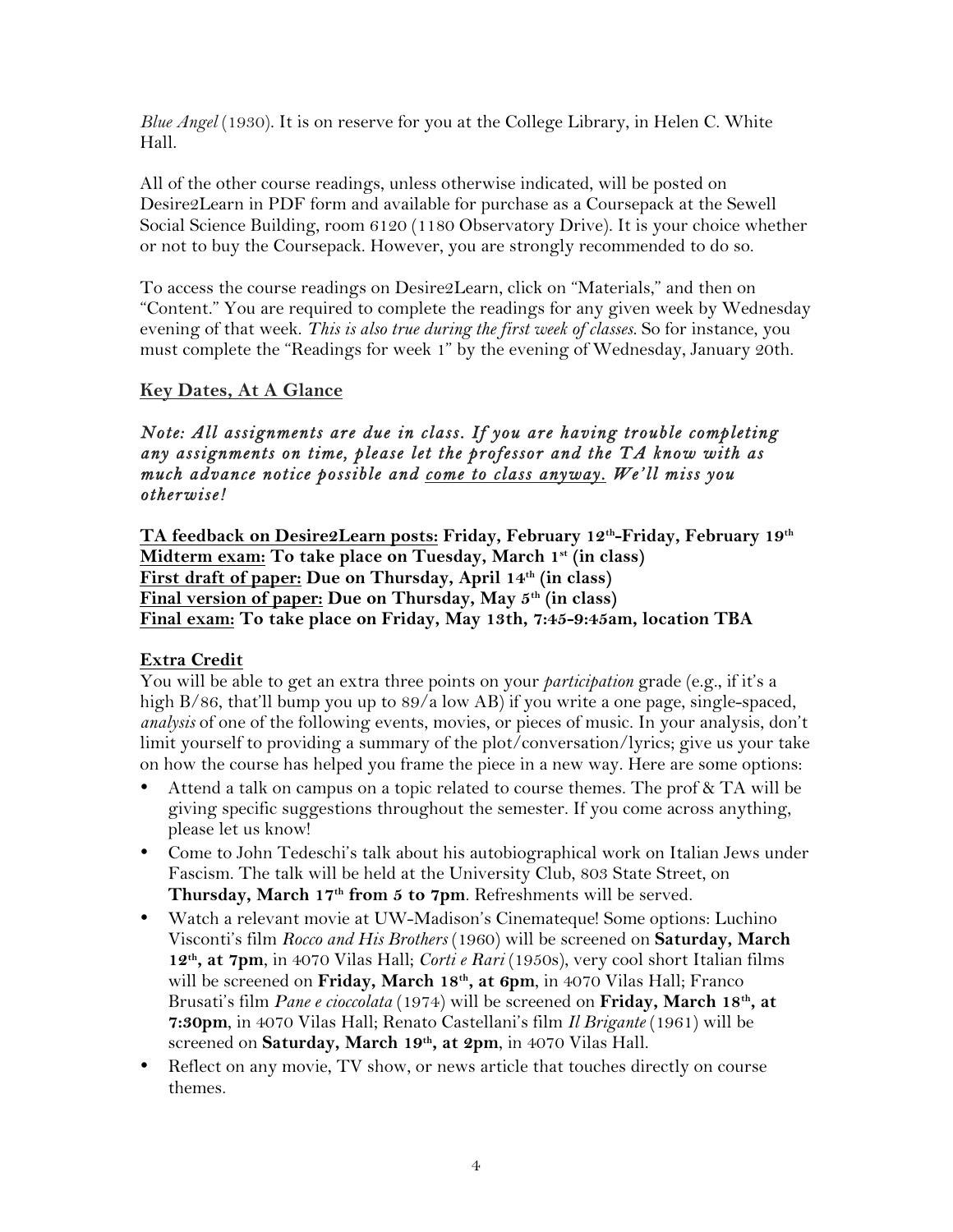# **SCHEDULE OF READINGS**

# **Week 1: The French Revolution and Human Rights**

#### **Tuesday, January 19: Introduction to the Course**

No readings for this week. Your Desire2Learn posts are due by Tuesday at midnight.

**Thursday, January 21: The Third Estate and Human Rights**

### **Week 2: Radicalizing the Revolution**

#### **Tuesday, January 26: Expanding Rights and Rolling Heads**

**Thursday, January 28: The Haitian Revolution, Slavery, and Rights**

#### **Readings:**

Jean-Jacques Rousseau, *The Social Contract* (1762), selections "The Declaration of the Rights of Man and Citizen" (1789) Olympe De Gouges, "Declaration of the Rights of Women" (1791) Zalkind Hourwitz, "Vindication of the Jews" (1789) Abbé Sièyes, "What is the Third Estate?" (1789) National Convention, "Levée en Masse Edict" (1793) Maximilien Robespierre, "Report on the Principles of Political Morality" (1794)

# **Week 3: Defining Rights: Antislavery and the Industrial Revolution**

#### **Tuesday, February 2: Defining Rights: Antislavery and Counter-Revolution**

#### **Thursday, February 4: The Industrial Revolution**

#### **Readings:**

"A Chronology of Events Related to the Slave Revolution the Caribbean" (1635-1805) "The Code Noir" (1685) "Letters from the Slave Revolt in Martinique" (August-September 1789) The Free Citizens of Color, "Address to the National Assembly (October 1789) Antoine Dalmas, "History of the Revolution of Saint-Domingue" (1814) The National Convention, "The Abolition of Slavery" (1794)

### **Week 4: The 1848 Revolutions**

**Tuesday, February 9: Marx, Engels, and the Communist Manifesto** 

**Thursday, February 11: The Pan-European 1848 Revolutions and the Rise of Nationalism**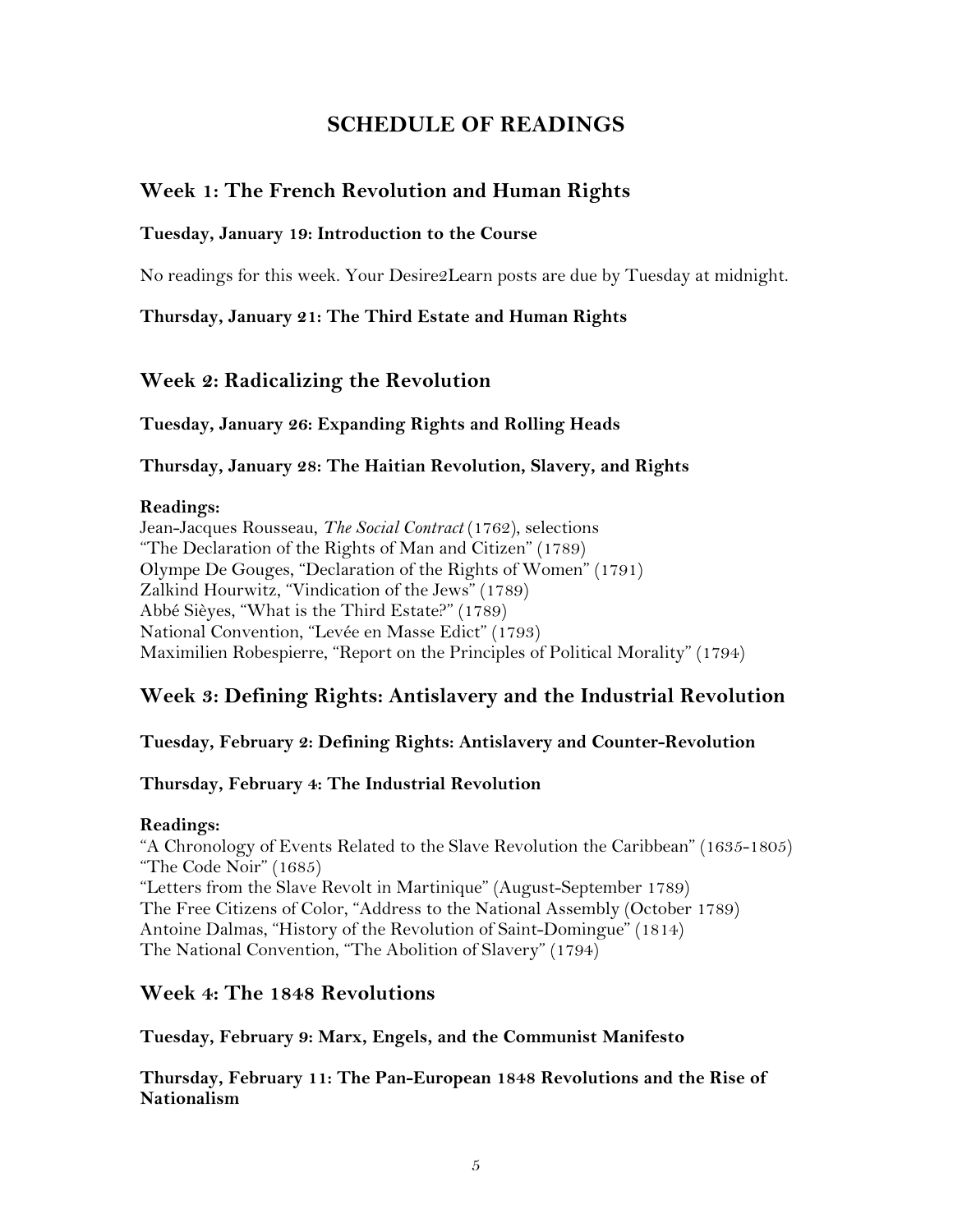#### **Readings:**

Karl Marx and Friedrich Engels, *The Communist Manifesto* (1848) Friedrich Engels, "Introduction," "The Industrial Proletariat," and "The Great Towns," in *The Condition of the English Working Class* (1845) "Women miners in the English coal pits" (1842)

# **Week 5: The Violent New Imperialism**

#### **Tuesday, February 16: The New Imperialism and the "White Man's Burden"**

#### **Thursday, February 18: Who Counts as Human? The Belgian Congo and the Herero Genocide**

#### **Readings:**

Rudyard Kipling, "The White Man's Burden" (1899) Edward Morel, "The Black Man's Burden" (1903) Adam Hochschild, *King Leopold's Ghost: A Story of Greed, Terror, and Heroism in Colonial Africa* (1998), pp.1-6; pp. 61-75; pp.84-87; pp.115-140; pp.167-195.

# **Week 6: Europe vs. Islam?**

#### **Tuesday, February 23: European Imperialism, Islam, and Orientalism**

**Thursday, February 25: The Pilgrimage to Mecca and the Civilizing Mission**  (special guest: Dr. Valeska Huber)

### **Readings:**

Jennifer Meagher, "Orientalism in Nineteenth-Century Art," in *Heilbrunn Timeline of Art History* (New York: The Metropolitan Museum of Art, 2000), with select Orientalist paintings.

Valeska Huber, "Mecca Pilgrims Under Imperial Surveillance," in *Channelling Mobilities: Migration and Globalization in the Suez Canal Region and Beyond, 1869-1914 (2013),* pp.204-237.

Adam Hochschild, *King Leopold's Ghost: A Story of Greed, Terror, and Heroism in Colonial Africa* (1998), pp.209-235; p.304-306.

# **Week 7: Midterm & "Our America"**

### **Tuesday, March 1: MIDTERM EXAM**

**Thursday, March 3: New World Order: Sovereignty and Violence in 'Our America'** (special guest: Elena McGrath)

### **Readings:**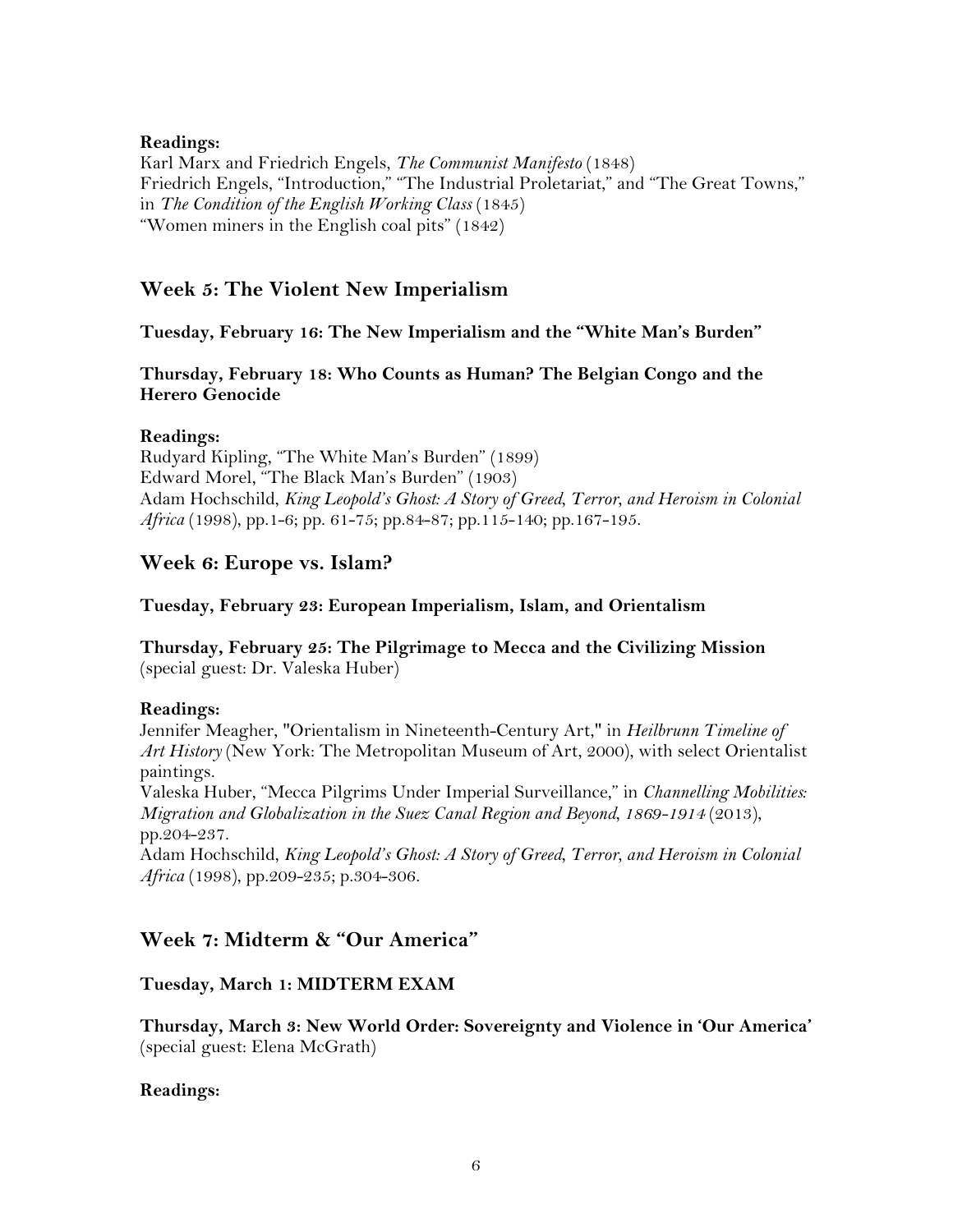José Martí, "Our America" (1891)

# **Week 8: World War I and the Russian Revolution**

#### **Tuesday, March 8: Anarchism, Nationalism, Imperialism, and World War I**

#### **Thursday, March 10: From Marx to Lenin: The Russian Revolution**

Readings: Rudyard Kipling, "For All We Have and Are" (1914); "A Dead Statesman" (1918); "Common Form" (1918) Sheila Fitzpatrick, "Palaces on Monday," in *Everyday Stalinism: Ordinary Life in Extraordinary Times* (1999), pp.67-88. Vladimir Mayakovsky, "The Poet Worker" (1918); "Lines on a Soviet Passport" (1929) Bertolt Brecht, "Questions from a Worker Who Reads" (1935) "Manifesto of the Communist International to the Proletariat of the Entire World" (March 1919)

# **Week 9: The Paris Peace Conference and the Rise of Fascism**

#### **Tuesday, March 15: The Paris Peace Settlement and the Rise of Fascism**

#### **Thursday, March 17: Consent or Coercion? Futurism, the Anti-Liberal Revolution, and Fascism**

*Please join us!* John Tedeschi is presenting his autobiographical work on Italian Jews under Fascism at the University Club, 803 State Street, on Thursday, March 17th from 5 to 7pm. Refreshments will be served. Prof. Chamedes is giving the intro.

#### **Readings:**

Roberto Farinacci, "The War as the Midwife of a New Italian People" (1937) John Tedeschi, *Italian Jews Under Fascism, 1938-1945: A Personal and Historical Narrative*  (2015), chapters 1-3; chapter 13.

# **\*\* ENJOY SPRING BREAK, MARCH 19-27\*\*\***

### **Week 10: Nazi and Fascist Revolutions**

**Tuesday, March 29: Weimar Culture and the "New Woman"**

#### **Thursday, March 31: The Nazi Revolution/The Fascist Revolution**

**Readings/viewings:** Josef Von Sternberg, *The Blue Angel* (1930) Benito Mussolini, "Fascism's Myth: The Nation" (1922)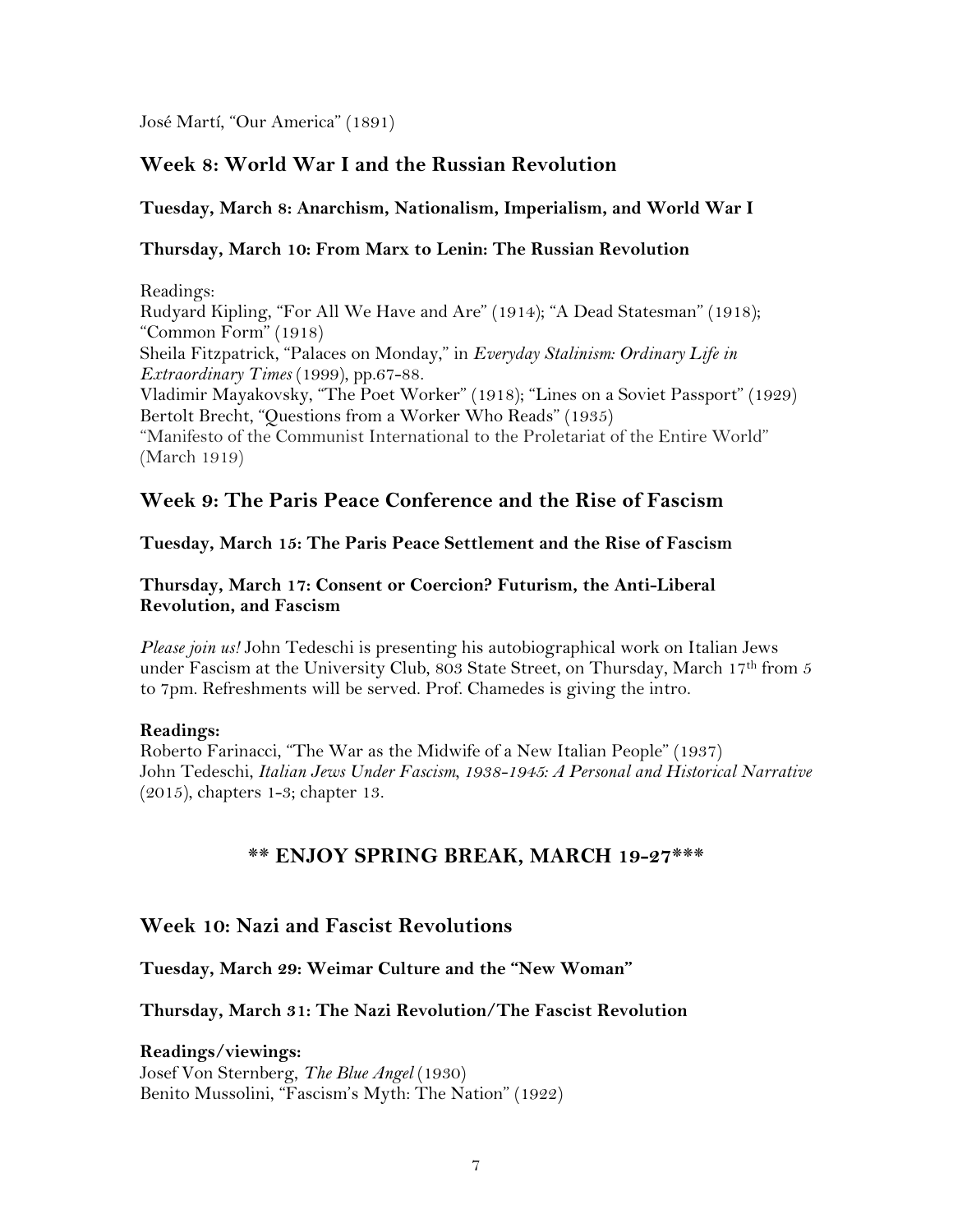Benito Mussolini, "The Achievements of the Fascist Revolution" (1929) Joseph Goebbels, "The Total Revolution of National Socialism" (1933) Paula Siber, "The New German Woman" (1933)

# **Week 11: World War II**

### **Tuesday, April 5: Nazi Imperialism and the Coming of World War II**

#### **Thursday, April 7: De-Humanization in Europe and "Ordinary Men": The Holocaust**

### **Readings:**

Primo Levi, "The Drowned and the Saved," in *Survival in Auschwitz*  Hannah Arendt, "Chapter 9: The Decline of the Nation-State and the End of the Rights of Man," in *The Origins of Totalitarianism* (1968), pp.267-302.

# **Week 12: Revolutions, Anew?**

**Tuesday, April 12: Welfare States and the Coming of the Cold War** 

**Thursday, April 14: Decolonization and the Cold War // REMINDER: The draft of your three-page paper is due in class today**

# *Please note: Your Desire2Learn posts will be due on Monday next week.*

#### **Readings:**

Tony Judt, *Postwar: A History of Europe since 1945*, pp.129-165; 197-226. Frantz Fanon, *Wretched of the Earth* (1961), selections

# **Week 13: Resisting the Cold War: East and West, North and South**

**Tuesday, April 19: The Bandung Movement** (special guest: Daniel Elam)

**Thursday, April 21: The 1968 Uprisings: Paris and Prague**

# *Please note: Your Desire2Learn posts are due on Monday this week.*

### **Readings:**

First Afro-Asian conference, final communiqué (1955) Richard Wright, *Color Curtain* (1956), selections Jawaharlal Nehru, "Tryst with Destiny" (1947) Frantz Fanon, "Conclusion," *Wretched of the Earth* (1961)

# **Week 14: A Changing Europe**

**Tuesday, April 26: From Charter 77 to the Fall of the Berlin Wall**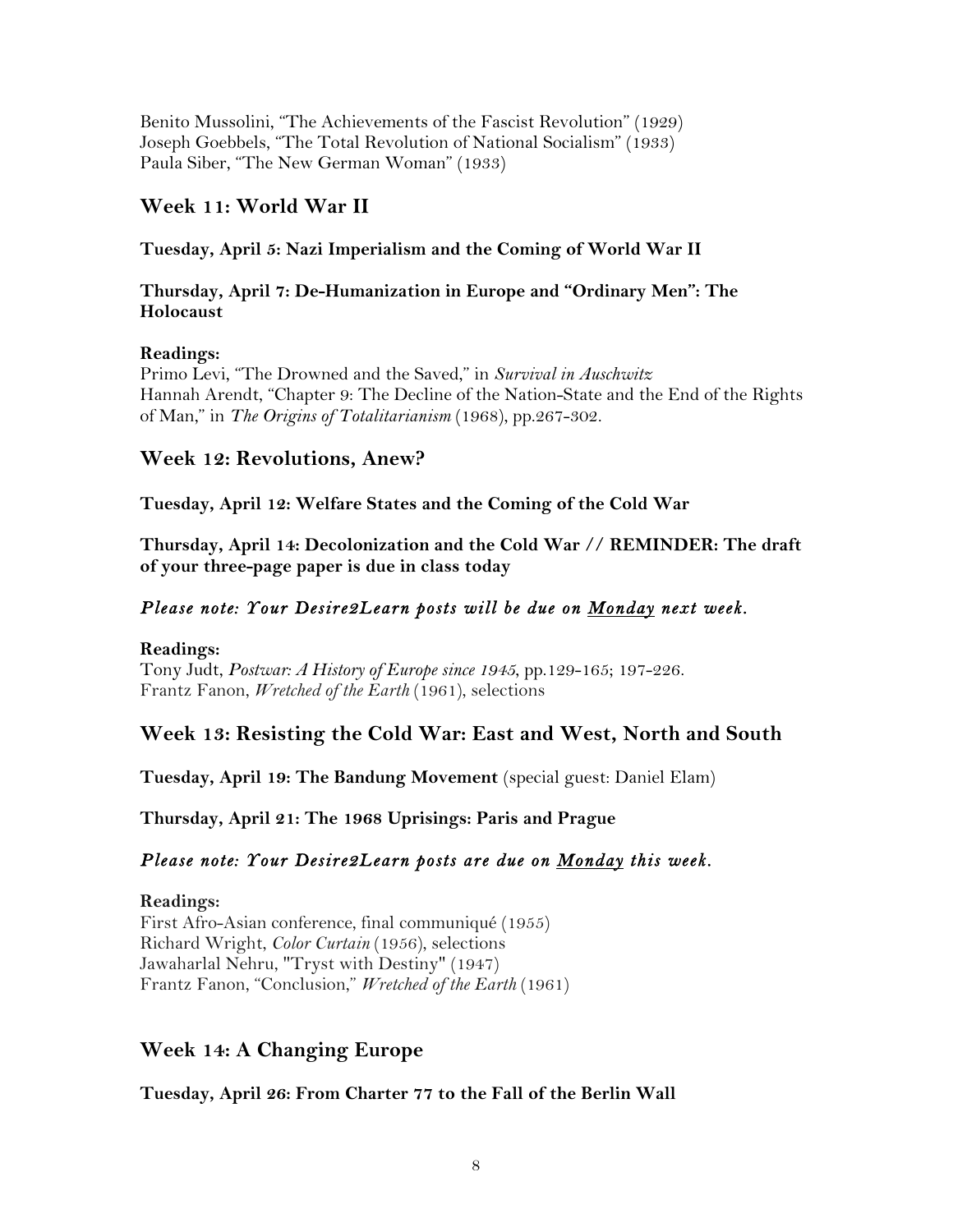**Thursday, April 28: The Headscarf Controversies, the European Radical Right, and Islamophobia**

## *Please note: Your Desire2Learn posts will be due on Monday next week.*

#### **Readings:**

Vaclav Havel, "The Power of the Powerless" (1978)

Joan Scott, "The Headscarf Controversies," *Politics of the Veil* (2007), pp.21-42.

### **Week 15: Human Rights in Europe since the 1980s**

**Tuesday, May 3: Who Counts as European? Bavarian Crucifixes, Muslim Headscarves, and Human Rights**

**Thursday, May 5: Conclusion/Review: Human Rights in Europe Today // REMINDER: The final version of your three-page paper is due in class today**

# *Please note: Your Desire2Learn posts are due on Monday this week.*

#### Readings

Raymond Taras, "France: From Assimilation to Affirmative Action?" in *Xenophobia and Islamophobia in Europe* (2012), pp. 140-165.

European Court of Human Rights, "Dogru vs. France" (2008)

Semra Celebi and Pedja Jurisic, "Interviews with veiled young women on the significance of the headscarf," *Humanity in Action* (2006)

#### **The final exam will take place on May 13th, 2016, 7:45-9:45am, location TBA**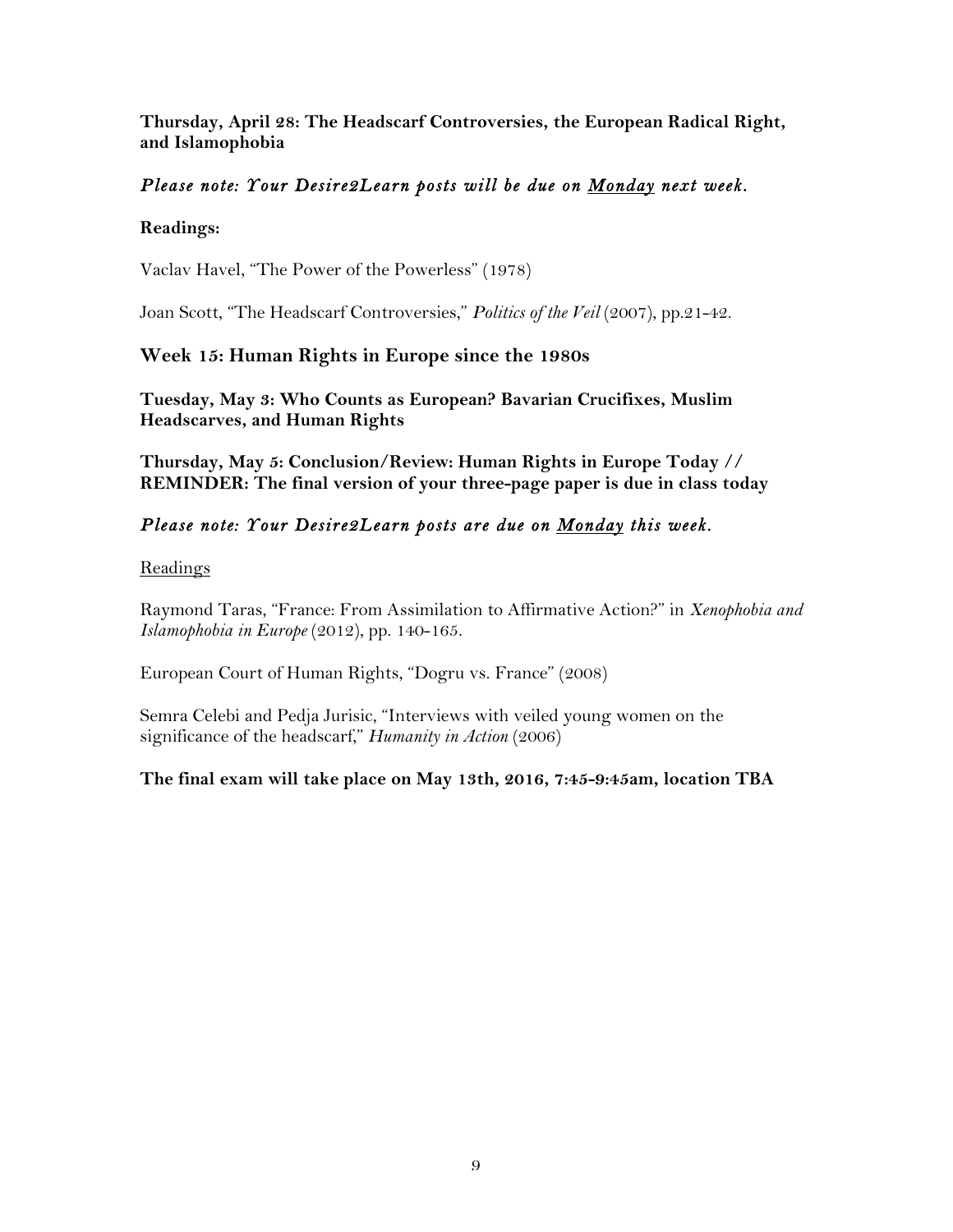#### **SYLLABUS APPENDIX**

#### **Academic Misconduct**

As a UW-Madison student, it is your responsibility to be informed about what constitutes academic misconduct, how to avoid it and what happens if you decide to engage in it. Academic misconduct is governed by state law. Examples of academic misconduct include (but are not limited to):

- Plagiarism (turning in work of another person and not giving them credit)
- Having a friend answer your clicker questions when you are absent
- Stealing an exam or course materials
- Copying another student's homework
- Cheating on an exam (copying from another student, using unauthorized material)
- Working on an assignment with others when you are supposed to do so independently

#### *How Do I Avoid Academic Misconduct?*

- Know how to cite sources in a paper, lab report or other assignments
- Use the Writing Center or the History Lab for help with citations. They are experts in APA, MLA and other citation styles.
- Avoid copying and pasting directly into your paper from the internet
- Understand the expectations and limitations when working in groups (i.e., Is collaboration allowed on the project and the written paper, or only the project and your written paper should be done alone)
- If you aren't sure if something is allowed, ask your instructor
- For more information, please see http://www.students.wisc.edu/doso/student-resources/

#### **Paper Grading Criteria**

#### Characteristics of an **A** paper:

- It has a clear, well-articulated thesis in the first paragraph.
- The argument of the paper supports the thesis well and thoroughly.
- It amply fulfills the instructions of the paper assignment.
- It displays careful reading of the source material.
- It displays considered thought about the material.
- All claims are supported by citations and explanations of the textual evidence.
- It has excellent English grammar and usage
- It has a well-organized structure.
- It has no proofreading errors.
- It has correct citations for all sources.

#### Characteristics of a **B** paper:

- It has a thesis
- It follows the instructions of the paper assignment.
- It indicates reading of the source material.
- It displays thought about the material.
- Claims are supported by textual evidence.
- It uses correct English grammar and usage.
- It has good paragraph structure.
- It has adequate citations for all sources.
- It may have some errors in proof-reading.

#### Characteristics of a **C** paper:

- The thesis is unclear.
- It does not have clear paragraphs.
- It does not follow the instructions.
- It displays cursory reading or misunderstanding of the material.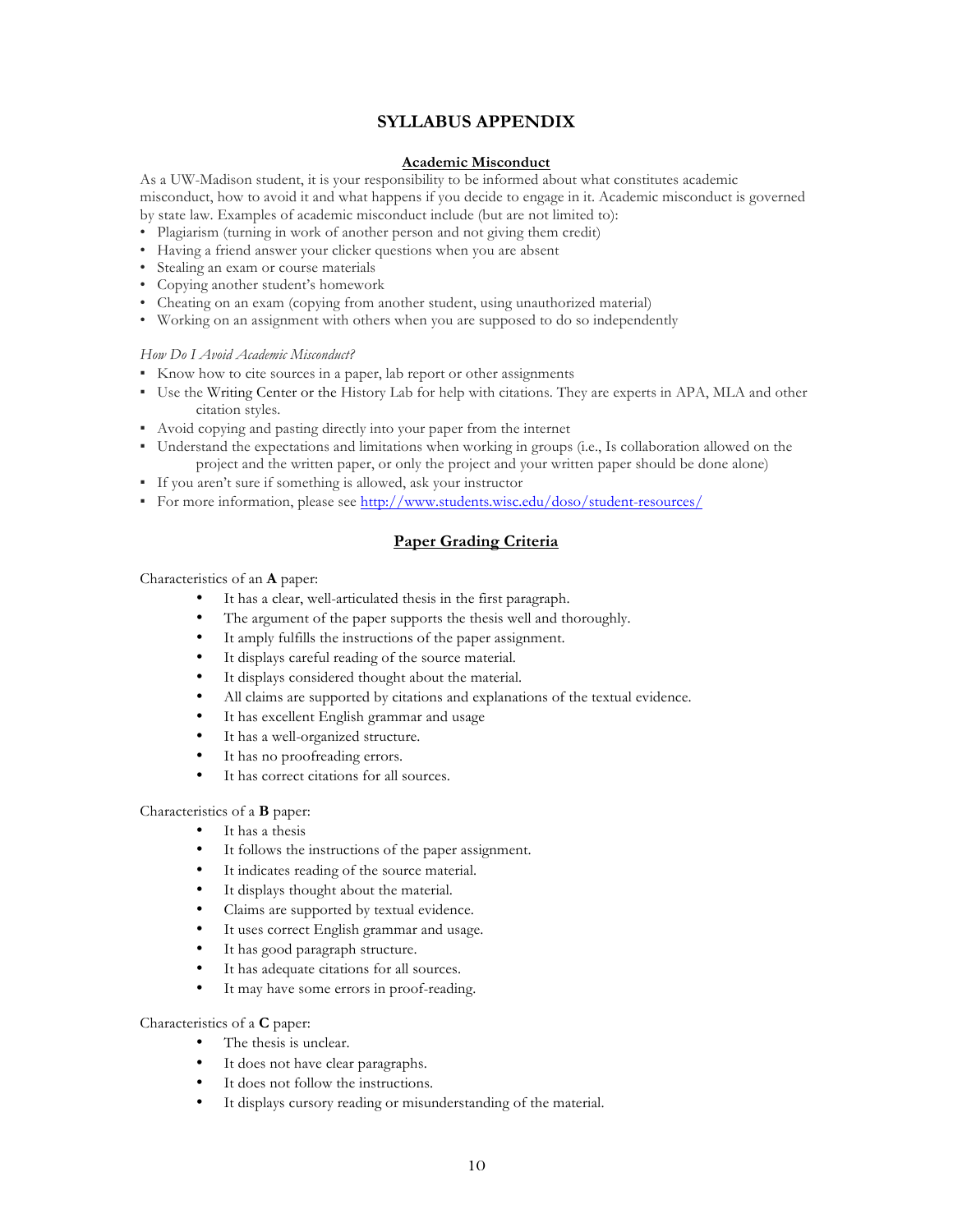- It does not display significant thought about the material.
- It contains unnecessary digressions or vacuous generalizations.
- Claims are not supported by the textual evidence cited.
- The thesis is not supported by the argument of the paper.
- It has not been proofread.
- It contains errors in grammar or usage.
- The citations of sources are inadequate.

#### Characteristics of a **D** paper:

- It does not fulfill the assignment.
- It does not have a thesis.<br>• It does not have paragraphy
- It does not have paragraphs.
- It shows that the source material has not been read.
- It contains errors in grammar or usage or inadequate proofreading.<br>• It does not indicate quotations.
- It does not indicate quotations.
- Claims are unsubstantiated.

#### Characteristics of an **F** paper:

- It was submitted late.
- It has worse examples of the D paper problems.
- It is gobbledygook.